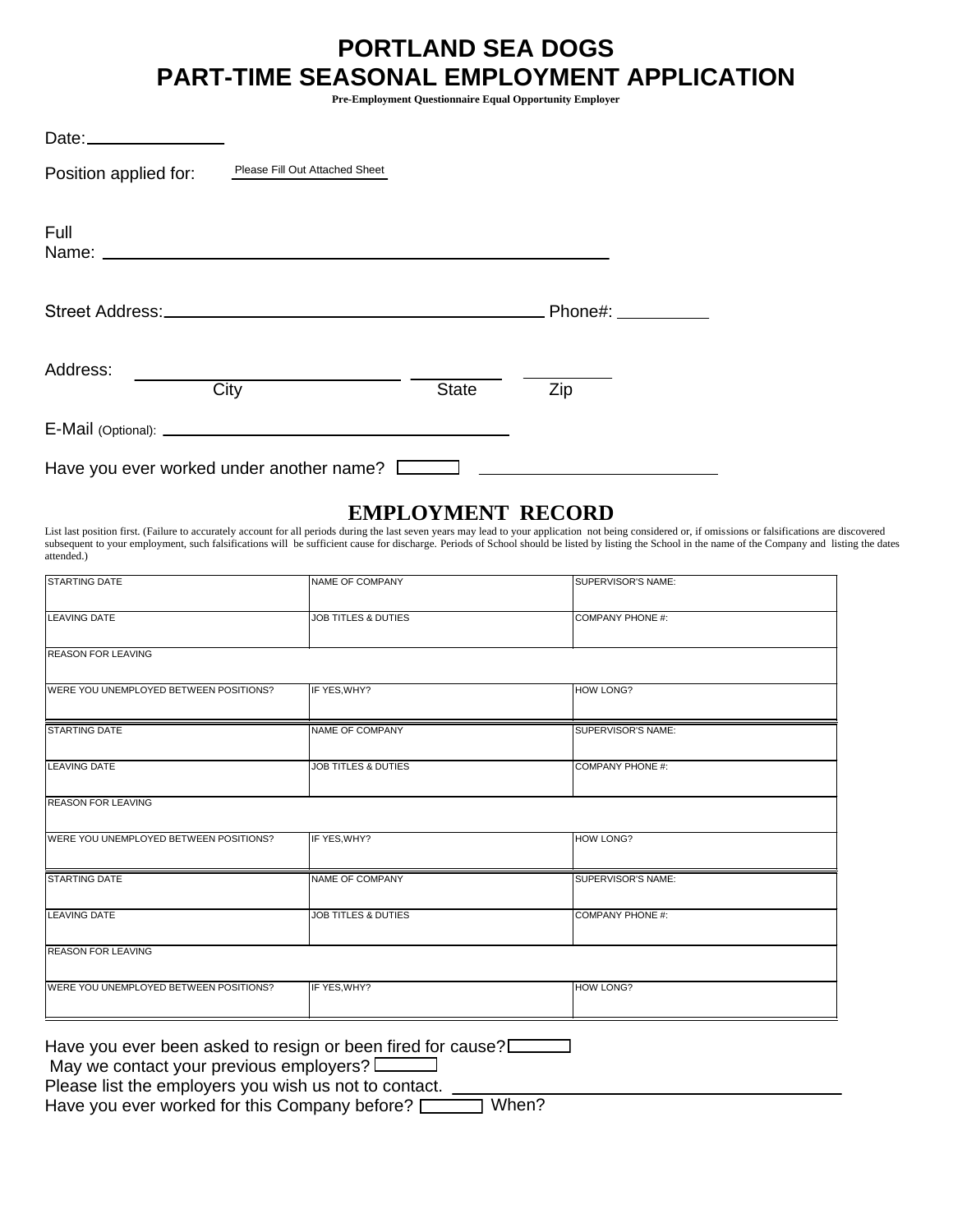## **EDUCATION HISTORY**

| <b>TYPE OF SCHOOL</b>           | <b>SCHOOL NAME</b> | <b>CITY, STATE</b> | <b>GRADUATED</b> | <b>MAJOR OR DEGREE</b> |
|---------------------------------|--------------------|--------------------|------------------|------------------------|
|                                 |                    |                    |                  |                        |
| <b>HIGH SCHOOL</b>              |                    |                    |                  |                        |
| <b>COLLEGE</b>                  |                    |                    |                  |                        |
| <b>BUSINESS OR TRADE SCHOOL</b> |                    |                    |                  |                        |
|                                 |                    |                    |                  |                        |
| PROFESSIONAL CERTIFICATION      |                    |                    |                  |                        |
|                                 |                    |                    |                  |                        |
|                                 |                    |                    |                  |                        |
|                                 |                    |                    |                  |                        |

Please list any activities you are active in:

# **GENERAL INFORMATION**

| Will you be 16 years of age or older on May $4th$ , 2021?                                                        |               |
|------------------------------------------------------------------------------------------------------------------|---------------|
| Have you any physical limitations that would prevent you from performing the duties of the position that you are |               |
| applying for?<br>If "Yes" please list:                                                                           |               |
| Do you have transportation to and from work?                                                                     |               |
| What shift are you willing to work? Day ______ Night ______ Swing _____ Any _____                                |               |
| Will you work: Saturday ______ Sunday _______ Holidays ______                                                    |               |
| Name any relative working for this Company and their relationship to you?                                        |               |
| If an alien, do you have the right to accept employment in the U.S.?                                             |               |
| Have you ever been denied a bond?                                                                                |               |
| Is there any reason why you would now be denied a bond?                                                          |               |
| How did you hear about job openings                                                                              |               |
| List additional names of people working here who know you very well.                                             |               |
| In case of emergency please notify:                                                                              | Relationship: |
| Address                                                                                                          | Phone $\#$ :  |
|                                                                                                                  |               |

### **MILITARY RECORD**

| Are you now or have you ever been in the military? $\Box$ |      |                       |          |
|-----------------------------------------------------------|------|-----------------------|----------|
| If "Yes": Branch of service?                              | From |                       |          |
| <b>Highest Rank Obtained?</b>                             |      | If in Reserves Active | Inactive |

## **\*IMPORTANT-PLEASE READ CAREFULLY\***

I hereby authorize investigation of all statements contained in this application, including inquiry of any and all of my former employers or references as indicated elsewhere in the application and hold said former employers and/or references harmless from liability arising therefrom. I affirm that all the information contained in this application is true and correct and that any misrepresentation, falsification or omission herein shall be sufficient reason for dismissal from, or refusal of employment. If employed, I hereby agree to abide by all policies and rules of this Company which govern dress, hair, grooming and attitude.

Date: Signature: